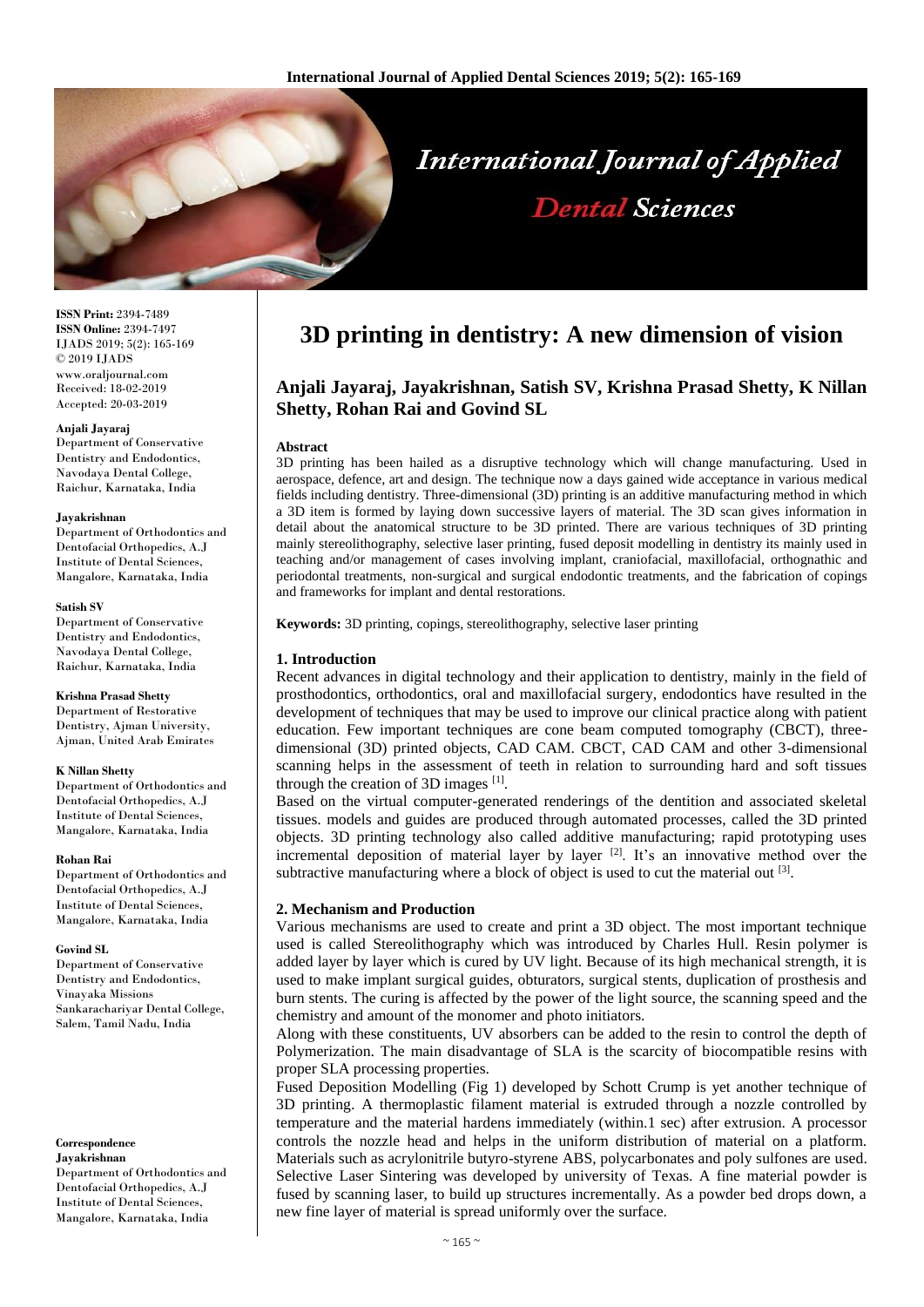A high (60μm) level of resolution may be obtained. No support material is required as the structures that are printed are supported by the surrounding powder.<sup>4</sup> Production of facial prosthesis makes use of polymers scaffolds (poly amide or poly Caprolactone).



**Fig 1:** Fusion Deposition Modeling

Selective laser sintering (Fig. 2) is used in fabrication of anatomical study models, cutting and drilling guides, dental models, and also for engineering/design prototypes. Photopolymer Jetting uses either a stationary platform and dynamic print head or a stationary print head and dynamic platform. Light sensitive polymer is jetted onto a build platform from an inkjet type print head, and cured layer by layer on an incrementally descending platform.



 $\sim$  166  $\sim$ **Fig 2:** Selective Laser Sintering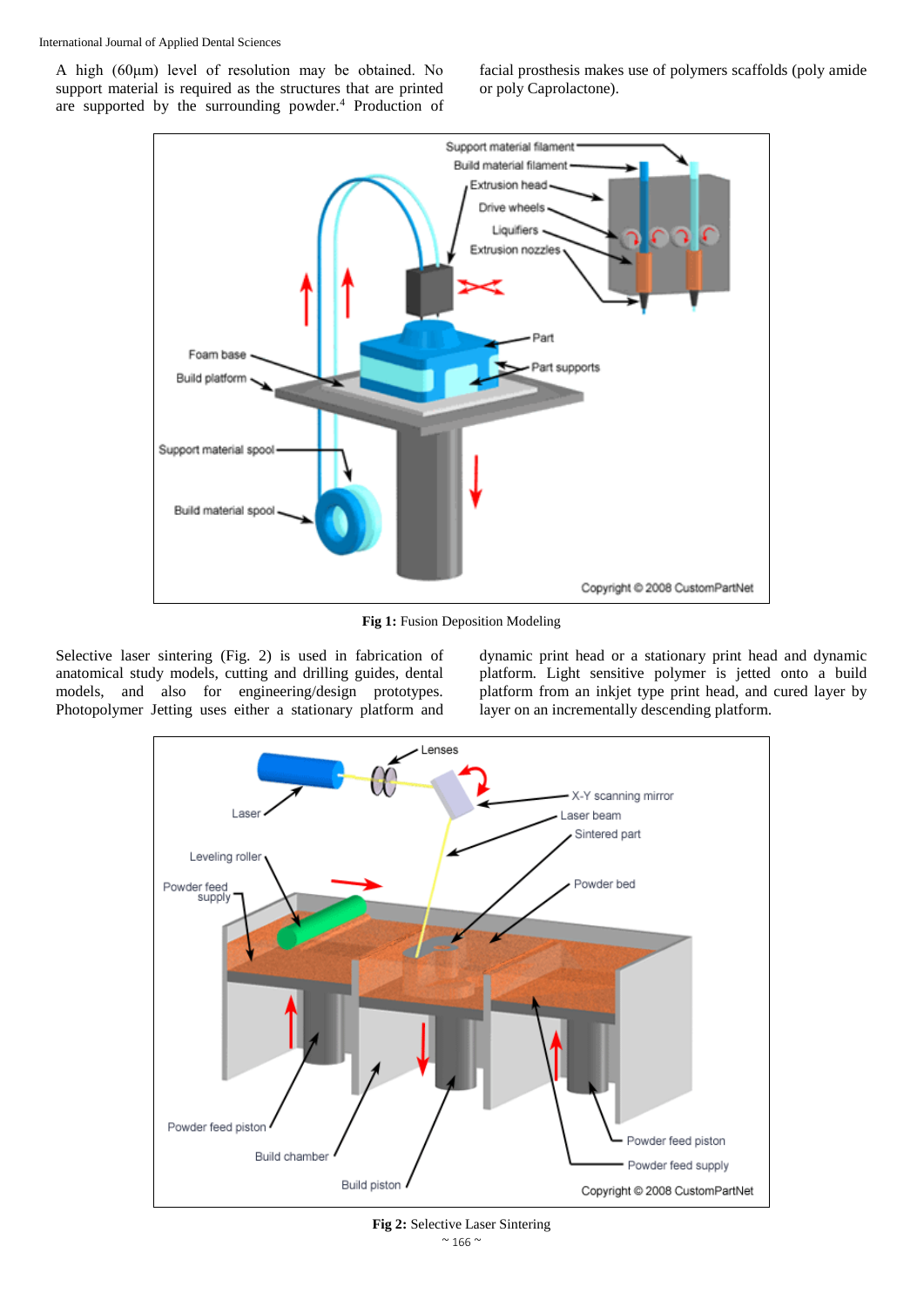Powder Binder Printer uses a modified inkjet head to print. Liquid droplets are made to infiltrate a uniform and single layer of powder one after the other. Powder bed drops incrementally and a final model is ready.

Digital light processing (DLP), which is similar to SLG except that it uses a Digital Micromirror Device™ (Texas Instruments, Dallas, TX, USA) to project a cross-sectional UV image instead of a moving beam [1].

The material to be 3d printed is subjected to a 3d scan and the volumetric data (DICOM format) is converted to the Standard Tessellation Language (STL) file format representing the virtual 3D surface shape.<sup>1</sup> Specialized softwares are then used to match the STL file with the CBCT volumetric data to avoid streak and voids or any form of artefacts. Using an implant planning software a blueprint of the 3d printed object is created. The finalized design is then digitally sliced and exported to a 3D printer for fabrication.

## **3. Review of Dental Applications**

3D printed objects, based on 3D imaging scans, designed by 3D virtual planning software and produced using 3D printing processes have been successfully used in various medical fields including dentistry mainly prosthodontic, orthodontic, orthognathic, craniofacial, and oral and maxillofacial procedures<sup>[1]</sup>.

## **3.1 3D printed models (Fig 3)**

Plaster models serve as an educational tool for students and if helpful for patient education. They can also be used for treatment planning, record keeping, assessing potential management difficulties and to fabricate custom guides or splints. However, plaster models cannot replicate internal anatomical structures, accurately duplicated and fabricated. 3d printed models reproduce the exact details of the anatomical structure and also overcomes the limitations of plaster models. The data of the 3d model can be stored and also exchanged electronically [1].



**Fig 3:** 3D Printed Models

## **3.2 3D printed guides**

Endodontic treatment for the Pulp canal obliterated tooth is a challenging task for a clinician. To locate the canal orifice in such tooth is of utmost difficult task. In such clinical scenarios, a 3d printed guide of the teeth helps in easier canal orifice location. It helps in avoiding procedural errors like root perforation or other iatrogenic errors (Fig 4).



**Fig 4:** 3D Model for locating canal orifices

3d printed guide helps in proper placement and angulation of bur, in case of pulpal canal obliteration <sup>[1]</sup>. 3 d guides are of a helping aid in in few other clinical scenarios where the lesions may have perforated cortical plates. It helps us in the exact location of the lesion along with the amount of cortical bone to be resected. The guide also help in the implant placement and should incorporate adequate support from bone, teeth or mucosa with guidance for the implant preparation and fixture placement procedures provided by specifically orientated guide sleeves. During treatment, the position of the guide sleeve over the cortical plate helps to identify the osteotomy site. Depth calibrated drills or piezoelectric instruments used to perform the osteotomy maintain parallelism with the guide sleeve, thereby limiting its size to  $\overline{4}$  mm  $^{[1]}$ . 3D guides ensure for a less invasive, more predictable and safe operative procedure [2].

## **3.3 Auto transplantation**

Conventional methods of autotransplantation use the transplant tooth as a template for preparation of the recipient site, often requiring multiple 'fitting' attempts with adjustments to the alveolar bone that increase extra-oral time and risk damage to the PDL. Extra oral time and the damage to the pdl fibers determine the success of autotransplantation. 3d printing technology has been introduced in this field. Computer aided rapid prototyping (CARP) was used to print replicas of teeth (Fig 5) such that manipulation of the recipient bone sites could be completed prior to extraction of the transplanted teeth without PDL damage from repeated insertion and removal.<sup>3</sup>



**Fig 5:** Autotransplantation of Premolars with a 3D printed Titanium replica of the donor tooth, acting as a surgical guide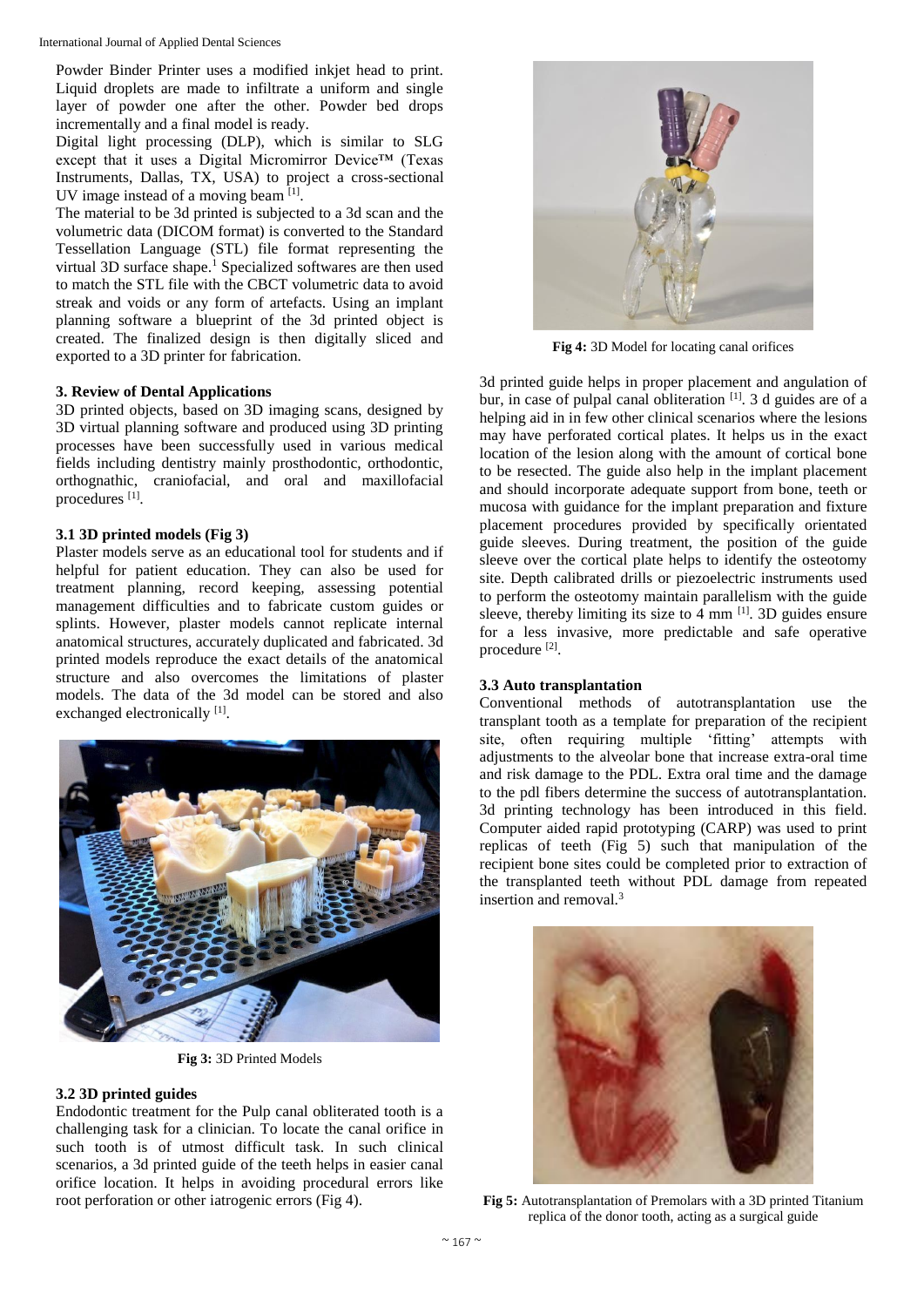#### International Journal of Applied Dental Sciences

#### **3.4 Crown copings and partial denture frameworks**

With the use of intraoral optical scanners or laboratory scanners a precise virtual model is created of the prepared tooth, implant position or the dental arch. In fixed and removable prosthodontics (Fig 6A-6D), treatment may be planned and restorations can be designed in CAD software. This scan data and CAD design may be used to mill or print crown or bridge copings, implant abutments, and bridge structures<sup>[2]</sup>.



**Fig 6A-6D:** Sequential fabrication of cast partial denture from (A) Cast taken from the patient, (B) 3D image of the cast, (C) 3D image of the Partial Denture framework, (D) completed 3D model

## **3.5 Digital orthodontics**

In orthodontics, treatment may be planned and appliances created, or wires bent robotically based upon a digital workflow using intra oral or laboratory optical scanning or even CBCT to capture patient data. The Invisalign®, system digitally realigns the patient's teeth to make a series of 3D printed models for the manufacture of 'aligners'(Fig 7), which progressively reposition the teeth over a period of months/years [5].



**Fig 7:** Clear aligners

## **3.6 Dental implants**

3D printing technology to create dental implants have been used by manufacturers widely <sup>[6]</sup>. 3D printing has the ability to reproduce the minute details of the anatomical structure (Fig 8) along with the surrounding structures associated with it, such as a bone-like morphology, which may not be produced by milling alone – although milling/machining may also be used to refine the printed form [7].



**Fig 8:** 3D prototype of dental implants for its precise positioning

#### **3.7 3D printed antimicrobial composite resin**

Monomers containing antimicrobial, positively charged quaternary ammonium groups with an alkyl chain are either directly copolymerized with conventional diurethanedimethacrylate/glycerol dimethacrylate (UDMA/GDMA) resin components by photocuring or prepolymerized as a linear chain for incorporation into a semi-interpenetrating polymer network by light-induced polymerization. 3D-printed objects are fabricated by stereolithography. Positively charged quaternary ammonium groups are incorporated into the photocurable UDMA/GDMA resins  $[8]$ . These act as bactericidal and kills bacteria on contact.

## **3.8 Regenerative Dentistry**

3D printer can print bone tissue tailored to requirement of patients act as biomimetic scaffold. These days there are 3d printed alginate peptide hybrid scaffold, which act as a stable medium for the optimal growth of stem cells. Calcium